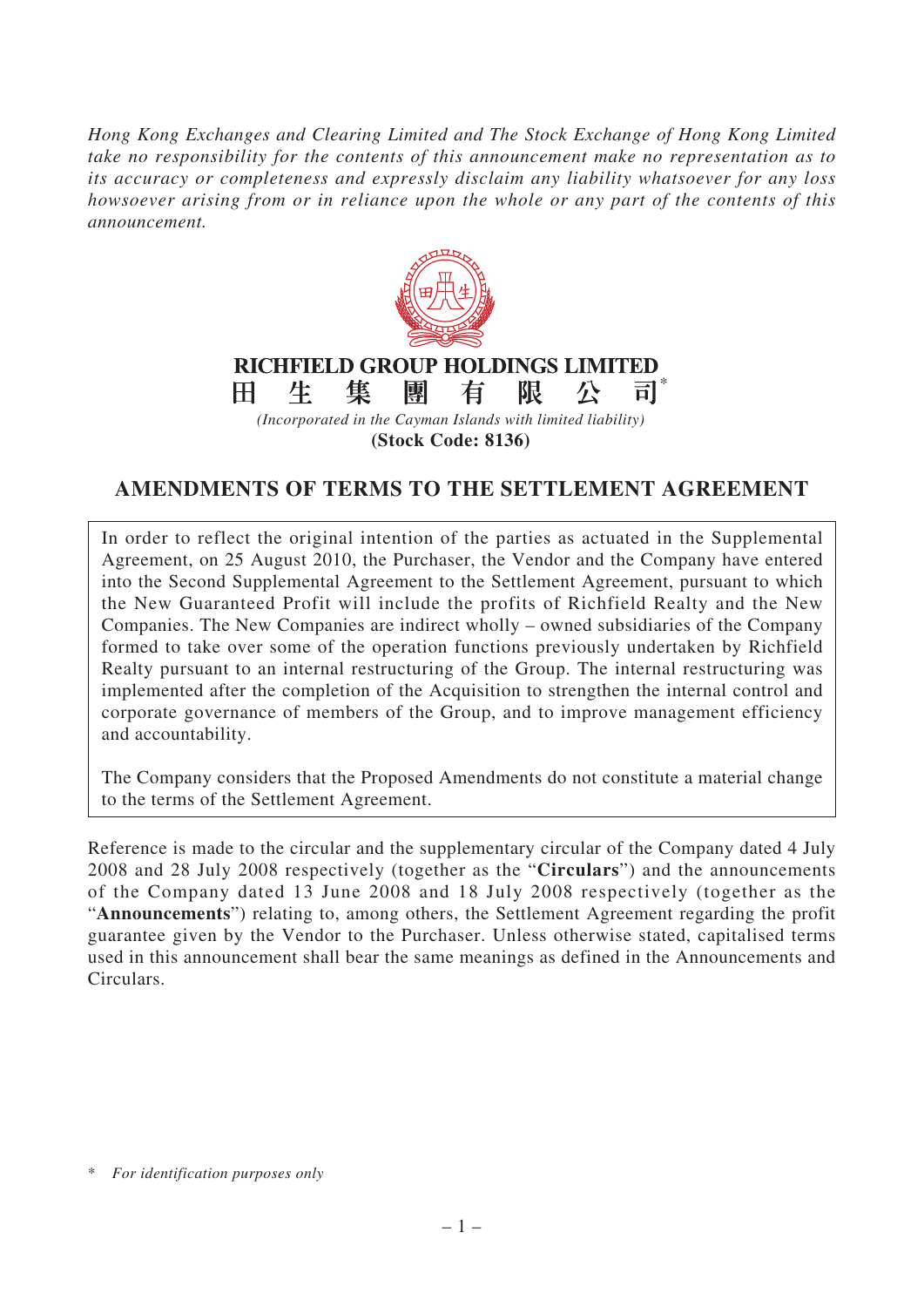## **BACKGROUND OF THE SETTLEMENT AGREEMENT AND THE PROPOSED AMENDMENTS**

On 10 April 2007, Vastwood Limited, a wholly owned subsidiary of the Company, as the Purchaser entered into the Acquisition Agreement with Richfield (Holdings) Limited as the Vendor and Mr. Au as the Guarantor in relation to the Acquisition of Richfield Realty. Immediately before internal group restructuring as disclosed below, Richfield Realty was principally engaged in the provision of property brokerage services, carrying out schemes for property consolidation, assembly and redevelopments and property trading in Hong Kong and Richfield Realty itself alone carried out all such business functions itself.

Mr. Au, the then sole beneficial owner of the entire issued share capital of Richfield Realty immediately before Completion has guaranteed in favour of the Purchaser that Richfield Realty should achieve the Base Profit of HK\$150,000,000. Should Richfield Realty fail to achieve the Base Profit, the product of the shortfall between the Base Profit and the Actual Profit and 3.98 (being the price earnings multiple) shall set off against the face value of the Promissory Note and Convertible Bonds issued to the Vendor. If such product exceeds the face value of the Promissory Note and Convertible Bonds for the time being outstanding, the Vendor shall compensate the Group in cash. For further details of the Acquisition, please refer to the announcement and the circular of the Company dated 18 April 2007 and 10 May 2007 respectively.

Completion took place on 29 May 2007 and the Convertible Bonds in the aggregate principal amount of HK\$456,000,000 were duly issued to the Vendor as part of the Consideration. The Convertible Bonds were fully converted by the Vendor into an aggregate of 760,000,000 Shares representing approximately 25.95% of the existing issued share capital of the Company. Accordingly, the Vendor is a connected person of the Company pursuant to Rule 20.11 of the GEM Listing Rules.

Since the Base Profit has not been achieved as disclosed in the Circulars, the parties to the Acquisition Agreement has, on 12 June 2008, entered into the Settlement Agreement pursuant to which the Vendor has irrevocably warranted and guaranteed to the Purchaser that the New Guaranteed Profit for the 36-month period commencing from 1 April 2008 will not be less than the amount calculated as follows:

| <b>New Guaranteed</b> | $=$ ((Guaranteed Profit – Actual Profit) x 3.98 – HK\$120,000,000 |
|-----------------------|-------------------------------------------------------------------|
| <b>Profit</b>         | (being the face value of the Promissory Note) x 1.06              |
|                       | (being the interests rate)                                        |

As security for the performance of the Settlement Agreement, the Vendor has also given a Share Charge in favour of the Purchaser over the 760,000,000 issued Shares beneficially owned by the Vendor.

As a result of the change of year end date of the Company as announced on 18 July 2008, the parties to the Settlement Agreement has entered into the Supplemental Agreement on 17 July 2008, pursuant to which the relevant period for the New Guaranteed Profit has been changed from 1 April 2008 to 31 March 2011 to the 36-month period from 1 July 2008 to 30 June 2011.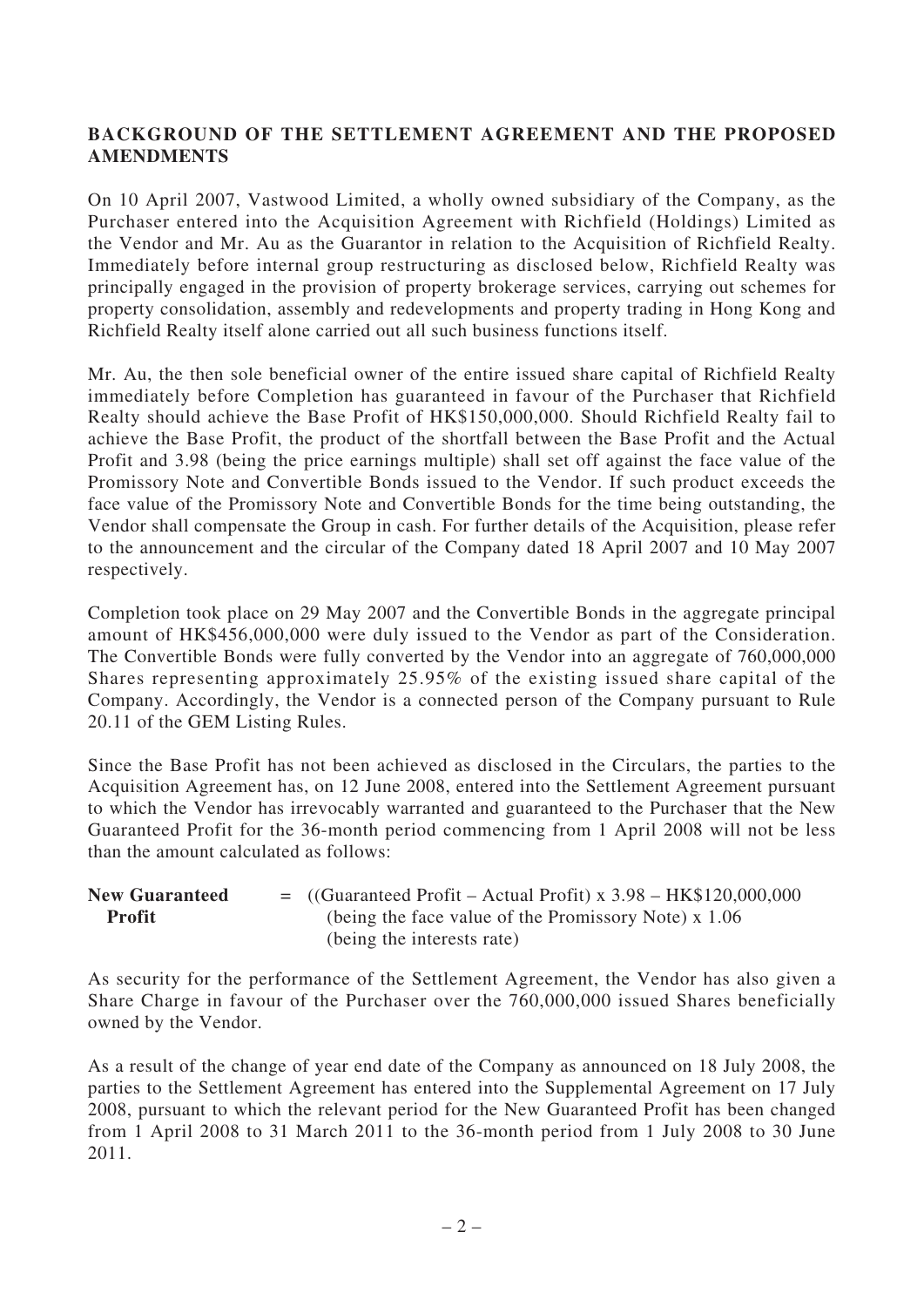Both the Settlement Agreement and the Supplemental Agreement and the transactions respectively contemplated thereunder have been approved by the Independent Shareholders at the extraordinary general meetings of the Company held on 4 August 2008 and 25 August 2008 respectively.

After completion of the Acquisition, the Group has undergone internal group restructuring with the incorporation of a number of companies as wholly subsidiaries of the Purchaser (together as the "**New Companies**"). The purpose of the internal group restructuring is to enhance the internal control and corporate governance of the members of the Group. In addition, the internal group restructuring will detach the profit centres and the cost centres of the original property related business functions carried out by Richfield Realty alone and would improve the management efficiency and accountability.

Consequently after such internal group restructuring, Richfield Realty is now mainly engaged in the provision of estate agency services and received agency income. All other services in connection with property consolidation, assembly and redevelopments are mainly carried out by the New Companies. Both the New Companies and Richfield Realty are wholly owned by Vastwood Limited and are under the same management.

Since the New Guaranteed Profit as guaranteed by the Vendor under the Settlement Agreement concerns the profit of Richfield Realty only, a strict interpretation of the relevant provisions of the Settlement Agreement and the Supplemental Agreement will mean that the revenues and profit presently generated by the New Companies, but which were carved out from the original operations of Richfield Realty, would not be accounted for in the calculation of the New Guaranteed Profit.

## **THE ENTERING INTO OF THE SECOND SUPPLEMENTAL AGREEMENT AND THE PROPOSED AMENDMENTS**

In order to reflect the original intention of the parties as actuated in the Supplemental Agreement, on 25 August 2010, the Purchaser, the Vendor and the Company have entered into a supplemental agreement (the "**Second Supplemental Agreement**") to the Settlement Agreement, pursuant to which the New Guaranteed Profit will include the profits of Richfield Realty and the New Companies (the "**Proposed Amendments**").

The Company considers that the Proposed Amendments do not constitute a material change to the terms of the Settlement Agreement and is of the view that the Proposed Amendments are merely reflection of the original terms that have been approved by the Independent Shareholders and are necessitated by the implementation of the internal restructuring of the Group as mentioned herein.

> By order of the board of directors of **RICHFIELD GROUP HOLDINGS LIMITED Lee Wing Yin** *Executive Director*

Hong Kong, 25 August 2010